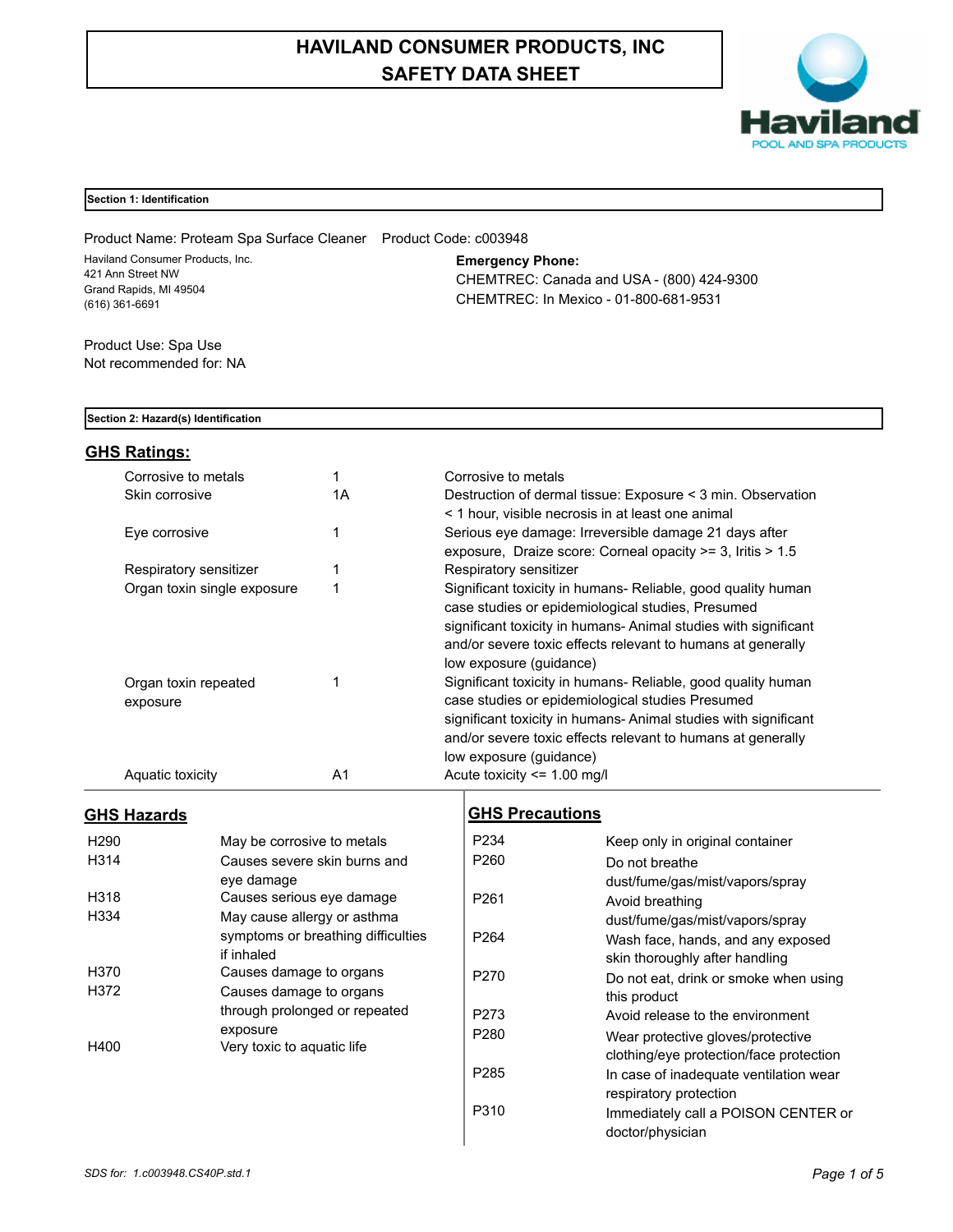| P314             | Get Medical advice/attention if you feel<br>unwell                     |
|------------------|------------------------------------------------------------------------|
| P321             | Specific treatment (see first aid<br>treatment on SDS)                 |
| P363             | Wash contaminated clothing before<br>reuse                             |
| P390             | Absorb spillage to prevent material                                    |
| P391             | damage<br>Collect spillage                                             |
| P301+P330+P331   | IF SWALLOWED: Rinse mouth, Do                                          |
|                  | NOT induce vomiting                                                    |
| P303+P361+P353   | IF ON SKIN (or hair): Remove/Take off                                  |
|                  | immediately all contaminated clothing.                                 |
|                  | Rinse skin with water/shower                                           |
| P304+P340        | IF INHALED: Remove victim to fresh air                                 |
|                  | and keep at rest in a position                                         |
|                  | comfortable for breathing                                              |
| P304+P341        | IF INHALED: If breathing is difficult,                                 |
|                  | remove victim to fresh air and keep at                                 |
|                  | rest in a position comfortable for                                     |
| P305+P351+P338   | breathing                                                              |
|                  | IF IN EYES: Rinse cautiously with<br>water for several minutes. Remove |
|                  | contact lenses if present and easy to                                  |
|                  | do - continue rinsing                                                  |
| P307+P311        | IF exposed: Call a POISON CENTER or                                    |
|                  | doctor/physician                                                       |
| P342+P311        | If experiencing respiratory symptoms                                   |
|                  | call a POISON CENTER or                                                |
|                  | doctor/physician                                                       |
| P405             | Store locked up                                                        |
| P406             | Store in a corrosive resistant container                               |
|                  | with a resistant inner liner                                           |
| P <sub>501</sub> | Dispose of contents/container in                                       |
|                  | accordance with                                                        |
|                  | local/regional/national/international                                  |
|                  | regulations                                                            |

**Danger**



**Section 3: Composition/Information on Ingredients**

| <b>Chemical Name / CAS No.</b>                    | <b>OSHA Exposure Limits</b> | <b>ACGIH Exposure Limits</b> | <b>Other Exposure Limits</b>              |
|---------------------------------------------------|-----------------------------|------------------------------|-------------------------------------------|
| Phosphoric acid<br>17664-38-2<br><b>20 to 30%</b> | mg/m3 TWA                   | 3 mg/m3 STEL<br>1 mg/m3 TWA  | NIOSH: 1 mg/m3 TWA<br>3 mg/m3 STEL        |
| Hydrogen chloride<br>7647-01-0<br>5 to 10%        |                             | 2 ppm Ceiling                | INIOSH: 5 ppm Ceiling;<br>7 mg/m3 Ceiling |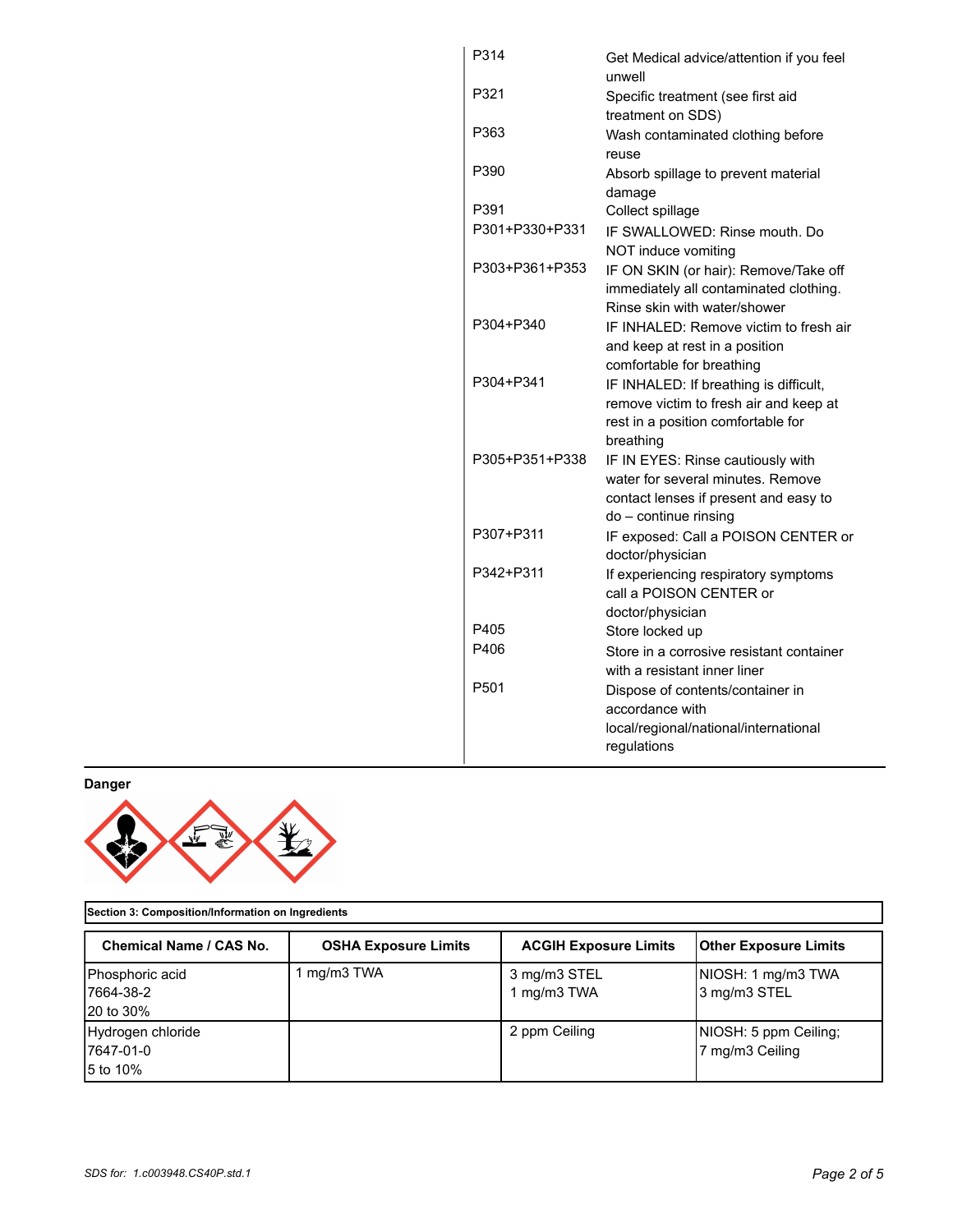## **Section 4: First-aid Measures**

#### **Inhalation**

Rescuers should put on appropriate protective gear. Remove from area of exposure. If not breathing, give artificial respiration. If breathing is difficult, give oxygen. Keep victim warm. Get immediate medical attention. To prevent aspiration, keep head below knees.

#### **Eye Contact**

Immediately flush eyes with water. Flush eyes with water for a minimum of 15 minutes, occasionally lifting and lowering upper lids. Get medical attention promptly.

#### **Skin Contact**

Remove contaminated clothing. Wash skin with soap and water. Get medical attention. Wash clothing separately and clean shoes before reuse.

#### **Ingestion**

If swallowed, do NOT induce vomiting. Give victim a glass of water. Call a physician or poison control center immediately. Never give anything by mouth to an unconscious person.

#### **Section 5: Fire-fighting Measures**

#### **Extinguishing Media**

Water spray, foam, carbon dioxide, dry chemical

## **Specific Hazards Arising from the Chemical**

Reacts with most metals, especially when dilute: Hydrogen gas release (Extremely flammable, explosive).

# **Special Protective Equipment and Precautions for Firefighters**

**Special Information**: As in any fire, wear self-contained breathing apparatus pressure-demand (MSHA/NIOSH approved or equivalent) and full protective gear.

## **Section 6: Accidental Release Measures**

#### **Spill and Leak Procedures**

Wear appropriate personal protection including protective clothing and provide adequate ventilation during clean up. Collect spill with an absorbent material and place in a covered waste disposal container. Flush spill area with water.

#### **Section 7: Handling and Storage**

#### **Handling Procedures**

Use with adequate ventilation. Avoid breathing dusts, mists, and vapors. Do not get in eyes, on skin, or on clothing. Wear eye protection and protective clothing. Wash thoroughly after handling.

**STORAGE:** Keep away from heat, sparks, and flame. Store containers in a cool, well ventilated place. Keep container closed when not in use. Protect from direct sunlight.

| Section 8: Exposure Control/Personal Protection |                             |                              |                              |
|-------------------------------------------------|-----------------------------|------------------------------|------------------------------|
| <b>Chemical Name / CAS No.</b>                  | <b>OSHA Exposure Limits</b> | <b>ACGIH Exposure Limits</b> | <b>Other Exposure Limits</b> |
| Phosphoric acid                                 | mg/m3 TWA                   | 3 mg/m3 STEL                 | NIOSH: 1 mg/m3 TWA           |
| 17664-38-2                                      |                             | mg/m3 TWA                    | 3 mg/m3 STEL                 |
| Hydrogen chloride                               |                             | 2 ppm Ceiling                | NIOSH: 5 ppm Ceiling; 7      |
| 17647-01-0                                      |                             |                              | mg/m3 Ceiling                |

**RESPIRATORY PROTECTION:** A respiratory protection program that meets OSHA 1910.134 and ANSI Z88.2 requirements must be followed whenever workplace conditions warrant the use of a respirator.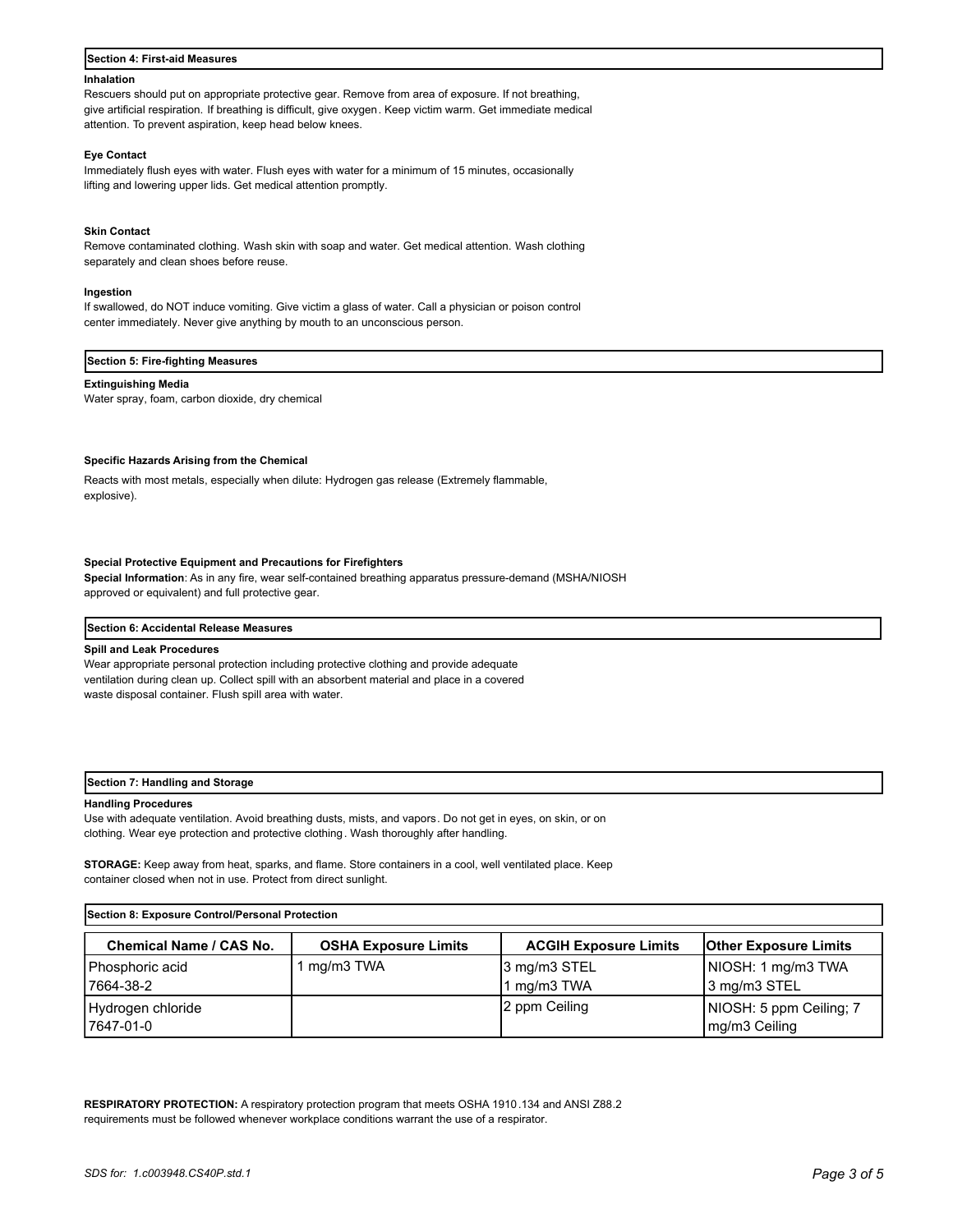**SKIN PROTECTION:** Wear impervious protective gloves. Wear protective gear as needed - apron, suit, boots.

**EYE PROTECTION:** Wear safety glasses with side shields (or goggles) and a face shield.

**OTHER PROTECTIVE EQUIPMENT**: Facilities storing or utilizing this material should be equipped with an eyewash facility and a safety shower.

**HYGENIC PRACTICES:** Do not eat, drink, or smoke in areas where this material is used. Avoid breathing vapors. Remove contaminated clothing and wash before reuse. Wash thoroughly after handling. Wash hands before eating.

# **Section 9: Physical and Chemical Properties**

Clear to slightly turbid **Appearance: Odor:** Unknown red liquid **Evaporation rate:** Unknown **Flammability:** Unknown **Explosive Limits:** Unknown **Specific Gravity** 1.15 **Autoignition temperature:** Unknown **Decomposition temperature:** Unknown

**Vapor Pressure:** Unknown **CODITY CODE 10 CODE 10 CODE 10 Odor threshold: Unknown Vapor Density:** Unknown **pH:** Unknown **Density:** Unknown **Melting point: Unknown Freezing point:** Unknown **Solubility:** Complete **Boiling range:** Unknown **Flash point: Unknown Viscosity:** Unknown **Grams VOC less water:** Unknown

# **Section 10: Stability and Reactivity**

# **Chemical Stability:**

STABLE

#### **Incompatible Materials**

This product may react with strong alkalies. Explosive hydrogen gas may be released if aqueous solutions of this material come into contact with reactive metals. Oxidizers and reducers **Conditions to Avoid** Excessive heat. **Hazardous Decomposition Products** Upon decomposition, this product emits carbon monoxide, carbon dioxide, nitrogen oxides, and/or low molecular weight hydrocarbons. Hydrogen gas, chlorine gas, hydrogen chloride

gas. Toxic fumes of phosphorus pentoxide.

**Hazardous Polymerization**

Hazardous polymerization will not occur.

# **Section 11: Toxicology Information**

**Mixture Toxicity**

Oral Toxicity LD50: 2,714mg/kg Inhalation Toxicity LC50: 32mg/L

# **Routes of Entry:**

Inhalation Ingestion Skin contact Eye contact

**Target Organs Eyes Skin Respiratory System**